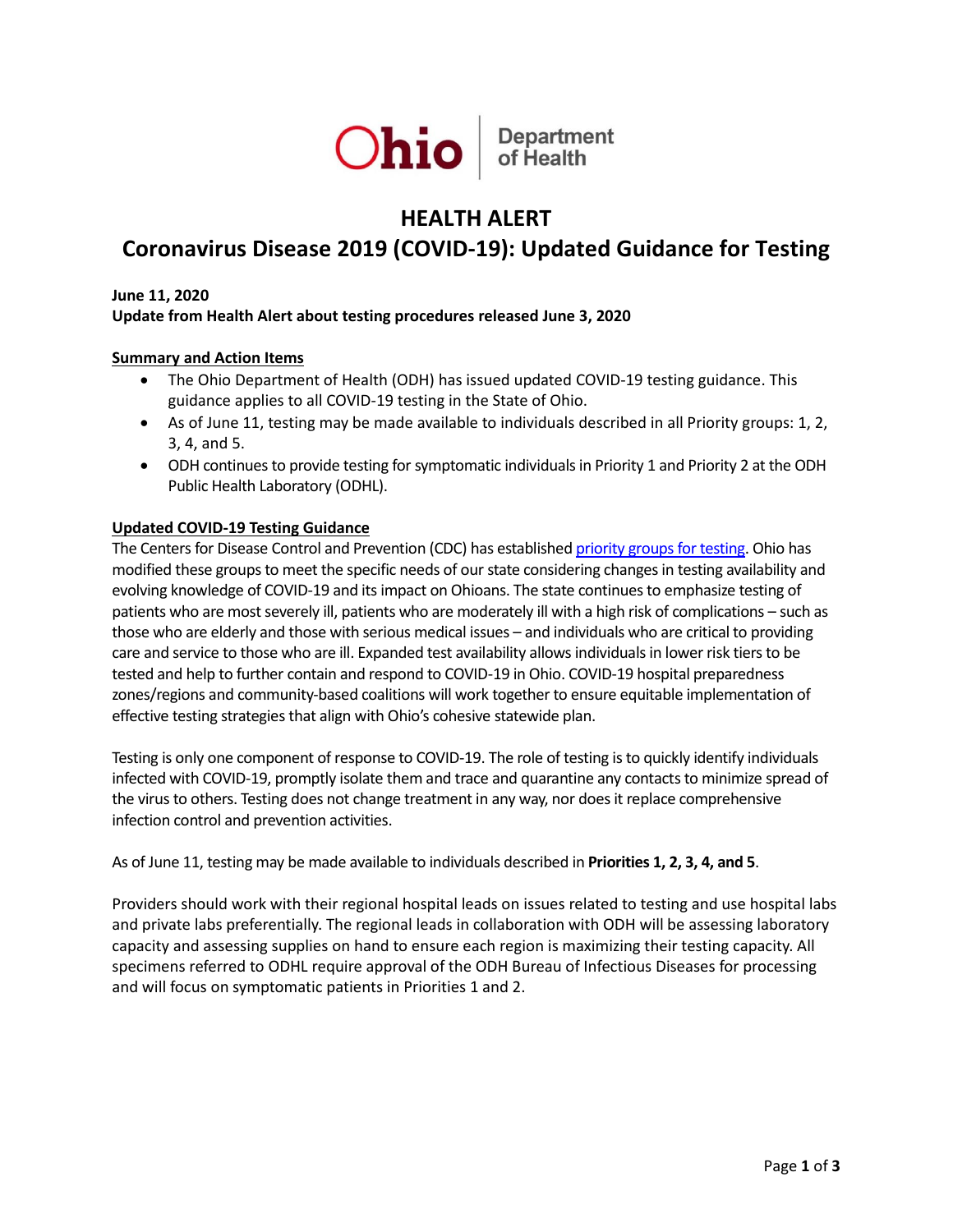**Priority 1** is to ensure optimal and safe care for all hospitalized patients, lessen the risk of hospitalincurred infections, and ensure staff safety. Individuals in Priority 1 testing include:

- Hospitalized patients with symptoms.
- Healthcare workers with symptoms. This includes behavioral health providers, home health workers, nursing facility and assisted living employees, emergency medical technicians (EMTs), housekeepers and others who work in healthcare and congregate living settings.<sup>1</sup>

**Priority 2** is to ensure that people at highest risk of complications from COVID-19 and those who provide essential public services are rapidly identified and appropriately prioritized in accordance with th[e CDC's](https://www.cdc.gov/coronavirus/2019-ncov/hcp/nursing-homes-testing.html)  [May 19 guidance](https://www.cdc.gov/coronavirus/2019-ncov/hcp/nursing-homes-testing.html) for testing in nursing homes.<sup>2</sup> Individuals in Priority 2 testing include:

- Residents of long-term care facilities and other congregate living settings<sup>1</sup> who are symptomatic.
- Residents and staff of long-term care facilities and congregate living settings<sup>1</sup> who are asymptomatic with potential exposure to COVID-19 when a case is detected in a facility. The purpose of testing individuals who are exposed and asymptomatic is to facilitate more specific isolation and quarantine within the congregate living setting to reduce the risk of virus transmission to other residents.<sup>3</sup> In these cases, the extent of testing will be determined by the local health department in consultation with the facility medical director or other clinical leadership.
- Patients 65 years of age and older with symptoms.
- Patients with underlying conditions with symptoms.
	- $\circ$  Consideration should be given for testing racial and ethnic minorities with underlying illness as they are disproportionately affected by adverse COVID-19 outcomes.
- First responders, public health workers, an[d critical infrastructure workers](https://www.cdc.gov/coronavirus/2019-ncov/community/critical-workers/implementing-safety-practices.html) with symptoms.
- Other individuals or groups designated by public health authorities to evaluate and manage community outbreaks, including those within workplaces and other large gatherings.

**Priority 3** is to test individuals with and without symptoms in implementing healthcare services across all healthcare settings. The purpose of Priority 3 testing is to minimize risk of post-procedure complications and transmission of COVID-19. Individuals in Priority 3 testing include:

- Individuals receiving essential surgeries and procedures, including those who were reassessed after a delay.
- Individuals receiving all other medically necessary procedures.
- Individuals receiving non-essential/elective surgeries and procedures, effective June 2.

**Priority 4**: Individuals in the community to decrease community spread, including individuals with symptoms who do not meet any of the above categories.

**Priority 5**: Asymptomatic individuals not mentioned above.

# Footnotes:

 $1$  Congregate living settings are those where more than six people reside with a propensity for rapid person-to-person spread, including but not limited to: assisted living facilities, nursing facilities, Ohio Veterans Homes, residential mental health and substance use treatment facilities, psychiatric hospitals and group home settings, developmental centers, intermediate care facilities and group homes for individuals with intellectual disabilities, facilities operated by the Ohio Department of Youth Services, facilities operated by the Department of Rehabilitation and Corrections, homeless and domestic violence shelters, and jails.